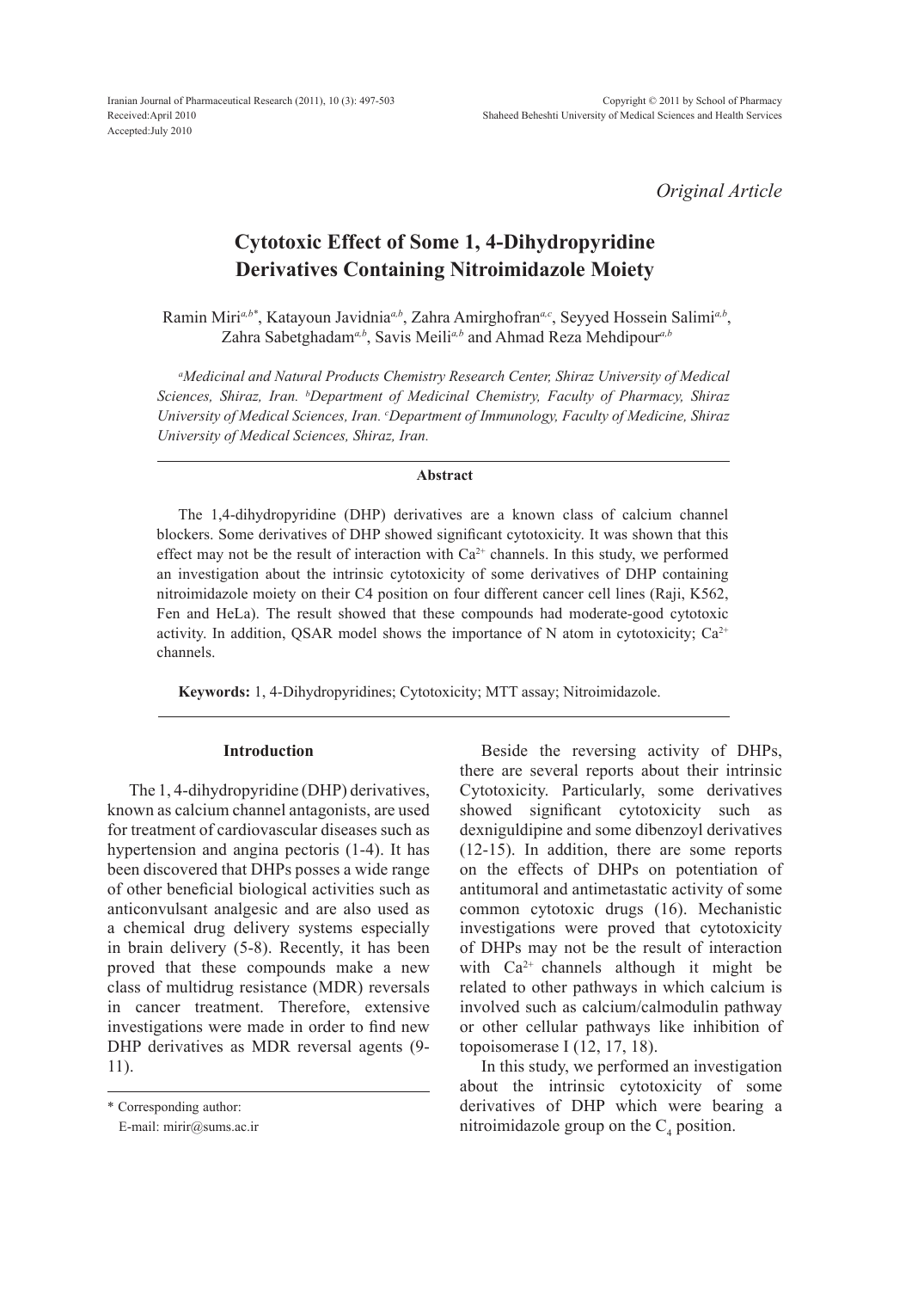**Table 1**. Structure of DHP derivatives used in this study and their calcium channel antagonist activity.



| Compound       | $R_{1}$                                                         | $\mathbf{R}_{2}$                                                 | $IC_{50}$              |
|----------------|-----------------------------------------------------------------|------------------------------------------------------------------|------------------------|
| A1             | CH <sub>3</sub>                                                 | CH <sub>3</sub>                                                  | $9.03 \times 10^{-12}$ |
| A2             | CH <sub>2</sub> CH <sub>2</sub> CH <sub>3</sub>                 | CH <sub>2</sub> CH <sub>2</sub> CH <sub>3</sub>                  | $8.78 \times 10^{-11}$ |
| A3             | CH <sub>2</sub> CH <sub>2</sub> CH <sub>2</sub> CH <sub>3</sub> | $CH, CH, CH, _{2C}H$ 3                                           | $5.11 \times 10^{-11}$ |
| A <sub>4</sub> | $CH_2CH_2(CH_3)$                                                | $CH_2CH_2(CH_3)$                                                 | $4.38 \times 10^{-10}$ |
| A <sub>5</sub> | CH <sub>2</sub> -cyclopropyl                                    | $CH2$ -cyclopropyl                                               | $2.81 \times 10^{-8}$  |
| A6             | CH <sub>3</sub>                                                 | CH(CH,ONO <sub>2</sub> ),                                        | $3.86 \times 10^{-12}$ |
| A7             | CH <sub>2</sub> CH <sub>3</sub>                                 | CH <sub>2</sub> CH <sub>2</sub> OCO(1-methyl-pyridinium) Iodide  |                        |
| A8             | CH <sub>3</sub>                                                 | 1-ethyl-4-(4-fluorophenyl)piperazinyl                            | $2.65 \times 10^{-10}$ |
| A9             | CH <sub>3</sub>                                                 | CH <sub>2</sub> CH <sub>2</sub> OCO(1-methyl-pyridinium) Iodide  |                        |
| A10            | CH <sub>2</sub> CH <sub>3</sub>                                 | $CH,CH, N(CH_2)$                                                 | $1.09\times10^{-9}$    |
| A11            | $CH2(CH3)2$                                                     | CN                                                               | $2.1 \times 10^{-6}$   |
| A12            | CH <sub>2</sub> CH <sub>3</sub>                                 | CH <sub>2</sub> CH <sub>2</sub> CH <sub>2</sub> ONO <sub>2</sub> | $4.87 \times 10^{-12}$ |
| A13            | $CH_2CH_2CN$                                                    | <b>CN</b>                                                        | $5.4 \times 10^{-6}$   |
| A14            | CH <sub>3</sub>                                                 | CH <sub>2</sub> CH <sub>2</sub> CN                               | $6.86\times10^{-13}$   |
| A15            | $CH2(CH3)2$                                                     | 1-ethyl-4-(4-fluorophenyl)piperazinyl                            | $2.13 \times 10^{-11}$ |
| A16            | CH <sub>2</sub> CH <sub>3</sub>                                 | 1-ethyl-4-(4-fluorophenyl)piperazinyl                            | $4.88 \times 10^{-11}$ |
| A17            | CH <sub>3</sub>                                                 | CH, CH, CH, COCH,                                                | $9.03 \times 10^{-12}$ |

### **Experimental**

# *Dihydropyridine compounds*

All compounds used in this study have been synthesized in our chemistry lab and their synthesis process and their Ca<sup>+2</sup> blocking activity were previously reported (8, 19-23). Structures of compounds and their Ca channel blocking activity are presented in Table 1.

### *Cell lines and reagents*

Five cell lines including K-562 (chronic myelogenous leukemia), HeLa (carcinoma of the cervix), Raji (Human, B cell Lymphoma), and Fen (bladder carcinoma cell line) were all obtained from the Iran Pasteur Institute, Tehran, Iran. Cells were cultured in RPMI-1640 (Sigma,

USA) supplemented with 10% fetal bovine serum (Gibco, USA), 100 IU/mL penicillin and 100 µg/mL streptomycin (Biosera, England). Cells were cultured in  $50 \text{ cm}^3$  flask (Nunc, Denmark) with 5 mL of culture medium in humidified 5%  $CO_2$  incubator at 37°C.

## *Cytotoxicity evaluation*

Appropriate amount of compounds was mixed with DMSO (dimethyl sulfoxide). Then, four concentration (10, 100, 50, 1000  $\mu$ M) were made with serial dilution by RPMI-1640. DMSO, as the negative control, was diluted with the same method. For positive control, doxorubicin was mixed with RPMI-1640 to make similar concentrations. MTT [3-(4, 5-dimethylthiazole-2-yl)-2, 5-diphenyl tetrazolium bromide]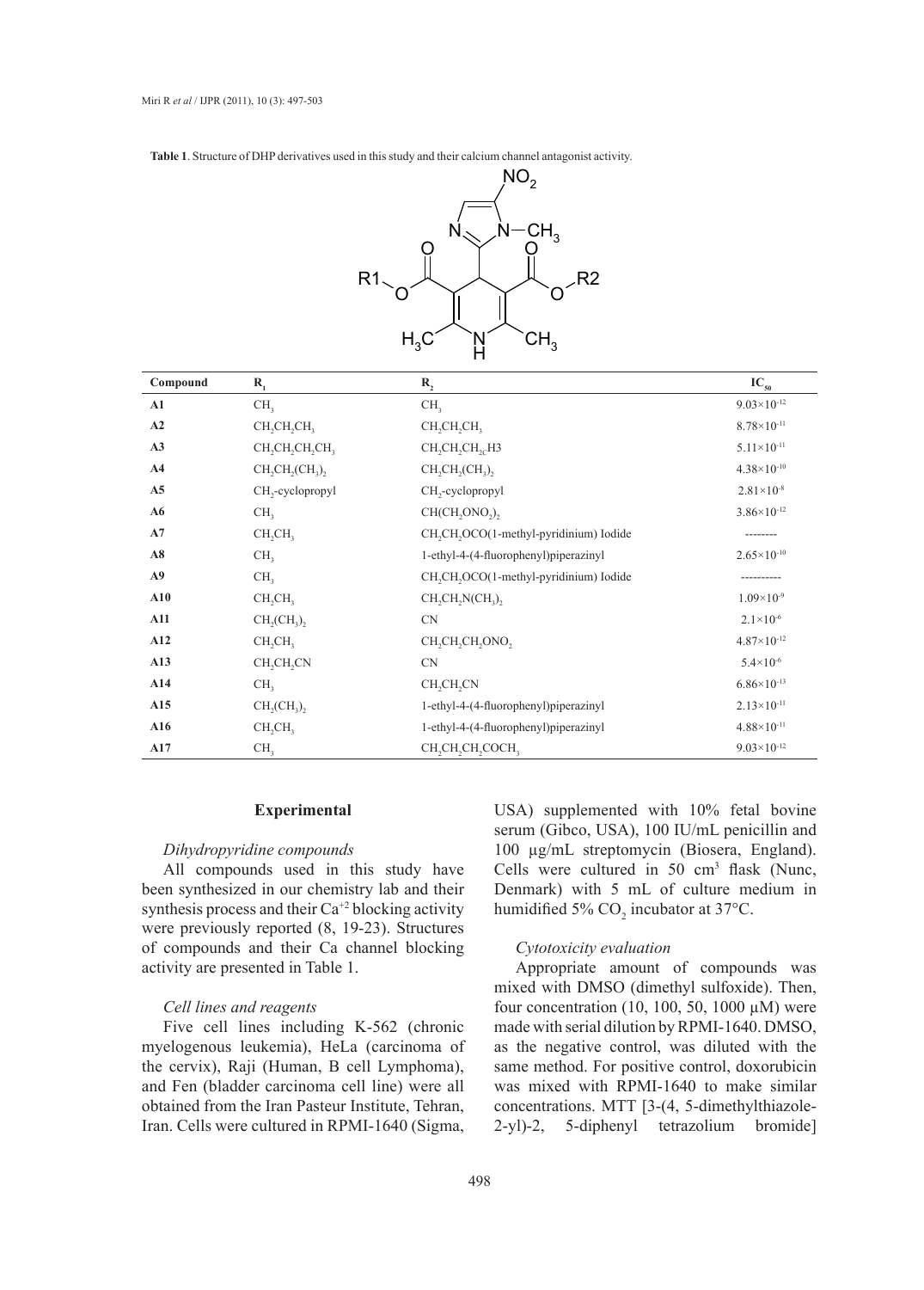|                | $IC_{15}^{\ a}(\mu M)$ |          |          |          |  |
|----------------|------------------------|----------|----------|----------|--|
| Compound       | Raji                   | K562     | Fen      | HeLa     |  |
| A1             | $\leq 1$               | 41.8     | $\leq 1$ | 38.1     |  |
| A2             | $\leq 1$               | 84.0     | $\leq 1$ | 54.7     |  |
| A3             | $\leq 1$               | 6.2      | $\leq 1$ | 38.8     |  |
| A4             | $\leq 1$               | 20.2     | $\leq 1$ | 45.5     |  |
| A <sub>5</sub> | $\leq 1$               | $\leq 1$ | $\leq 1$ | 72.4     |  |
| A6             | $\leq 1$               | $\leq 1$ | $\leq 1$ | $\leq 1$ |  |
| A7             | $\leq 1$               | 4.1      | $\leq 1$ | < 1      |  |
| A8             | $\leq 1$               | $\leq 1$ | $\leq 1$ | 1.2      |  |
| A9             | $\leq 1$               | $\leq 1$ | $\leq 1$ | < 1      |  |
| A10            | $\leq 1$               | $\leq 1$ | $\leq 1$ | $\leq 1$ |  |
| A11            | >100                   | 52.5     | 51.5     | 53.5     |  |
| A12            | $\leq 1$               | $\leq 1$ | $\leq 1$ | < 1      |  |
| A13            | $\leq 1$               | $\leq 1$ | $\leq 1$ | $\leq 1$ |  |
| A14            | $\leq 1$               | $\leq 1$ | $\leq 1$ | $\leq 1$ |  |
| A15            | $\leq 1$               | $\leq 1$ | $\leq 1$ | $\leq 1$ |  |
| A16            | $\leq 1$               | $\leq 1$ | $\leq 1$ | $\leq 1$ |  |
| A17            | 22.4                   | 44.4     | 44.7     | 35.5     |  |
| Doxorubicin    | < 1                    | $\leq 1$ | $\leq 1$ | $\leq 1$ |  |
| <b>DMSO</b>    | 92.4                   | 80.4     | 71.4     | 81.1     |  |

**Table 2.** Cell growth inhibitory activity of compounds a-e *invitro*  $(\text{IC}_{15})$ .

| <b>Table 3.</b> Cell growth inhibitory activity of compounds a-e <i>in</i> - |  |  |  |  |
|------------------------------------------------------------------------------|--|--|--|--|
| <i>vitro</i> $(IC_{20})$ .                                                   |  |  |  |  |

| Compound       | $\rm{(IC}_{_{30}}^{~a} (\mu M)$ |         |         |         |  |  |
|----------------|---------------------------------|---------|---------|---------|--|--|
|                | Raji                            | K562    | Fen     | HeLa    |  |  |
| A1             | 58.3                            | 100 <   | 33.1    | 100 <   |  |  |
| A2             | $1\geq$                         | 100 <   | 57.8    | 100 <   |  |  |
| A3             | 32.5                            | 100 <   | 37.3    | 100 <   |  |  |
| A <sub>4</sub> | $1\geq$                         | 100 <   | 58.9    | 100 <   |  |  |
| A <sub>5</sub> | 100 <                           | 100 <   | 71.1    | 100 <   |  |  |
| A6             | $1\geq$                         | $1\geq$ | 1 >     | $1\geq$ |  |  |
| A7             | 12.3                            | 100 <   | 10.5    | 12.6    |  |  |
| A8             | 1.4                             | 1.3     | 1.4     | 5.6     |  |  |
| A <sub>9</sub> | 1.1                             | 1.1     | 1.1     | 5.4     |  |  |
| A10            | $\mathbf{1}$                    | 1 >     | 1 >     | 3.1     |  |  |
| A11            | 100 <                           | 100 <   | 100 <   | 100 <   |  |  |
| A12            | 1.4                             | 1.2     | 1.2     | 1.7     |  |  |
| A13            | $1\geq$                         | 1 >     | $1\geq$ | 1 >     |  |  |
| A14            | $1\geq$                         | $1\geq$ | $1\geq$ | $1\geq$ |  |  |
| A15            | 1.1                             | 2.1     | 1.3     | 3.1     |  |  |
| A16            | 1                               | $1\geq$ | $1\geq$ | 3.4     |  |  |
| A17            | 100 <                           | 1 >     | 100 <   | 100 <   |  |  |
| Doxorubicin    | $1\geq$                         | $1\geq$ | $1\geq$ | $1\geq$ |  |  |
| <b>DMSO</b>    | 100 <                           | 100 <   | 100 <   | 100 <   |  |  |

a: IC<sub>15</sub> is the molar concentration causing  $15%$  growth inhibition of tumor cells.

(Sigma, USA), was dissolved in PBS (phosphate buffered saline) at 5 mg/mL. Each well of the plate was filled with  $1-5\times10^4$  cells (depending on the cell line) in 90 µL cultured medium. Then, 10 µL from the stock solutions of compounds, negative controls and positive controls, was added as triplicate to the wells to reach the final concentration of 1, 10, 50, 100  $\mu$ M. Three wells containing only the same number of cells left in each plate. Plates were kept in a humidified incubator for 48 h. After the incubation period, MTT assay was carried out by the procedure described by Jabbar *et al.* (24).

# *QSAR studies*

Chemical structure of the molecules was built using HyperChem software (Version 7, Hypercube Inc., http://www.hyper.com, USA) for the structural chemistry. Gaussian98 was a:  $IC_{20}$  is the molar concentration causing 30% growth inhibition of tumor cells.

operated to optimize the molecular structure. The structures were optimized by Ab initio calculations at the level of RHF/ STO-3G. No molecular symmetry constraint was applied; rather full optimization of all bond lengths and angles was carried out. Highest occupied molecular orbital (HOMO) and lowest unoccupied molecular orbital (LUMO) energies, molecular polarizability (MP) and molecular dipole moment (MDP) were all calculated by Gaussian98. Local charges (LC) at each atom were calculated according to both Mulliken population and natural population analysis methods. Some theoretical QSAR descriptors including physicochemical properties and topological indices were calculated using HyperChem (Hypercube Inc.) and DRAGON (http://www.talete.mi.it/ dragon\_exp.htm, Italia) software.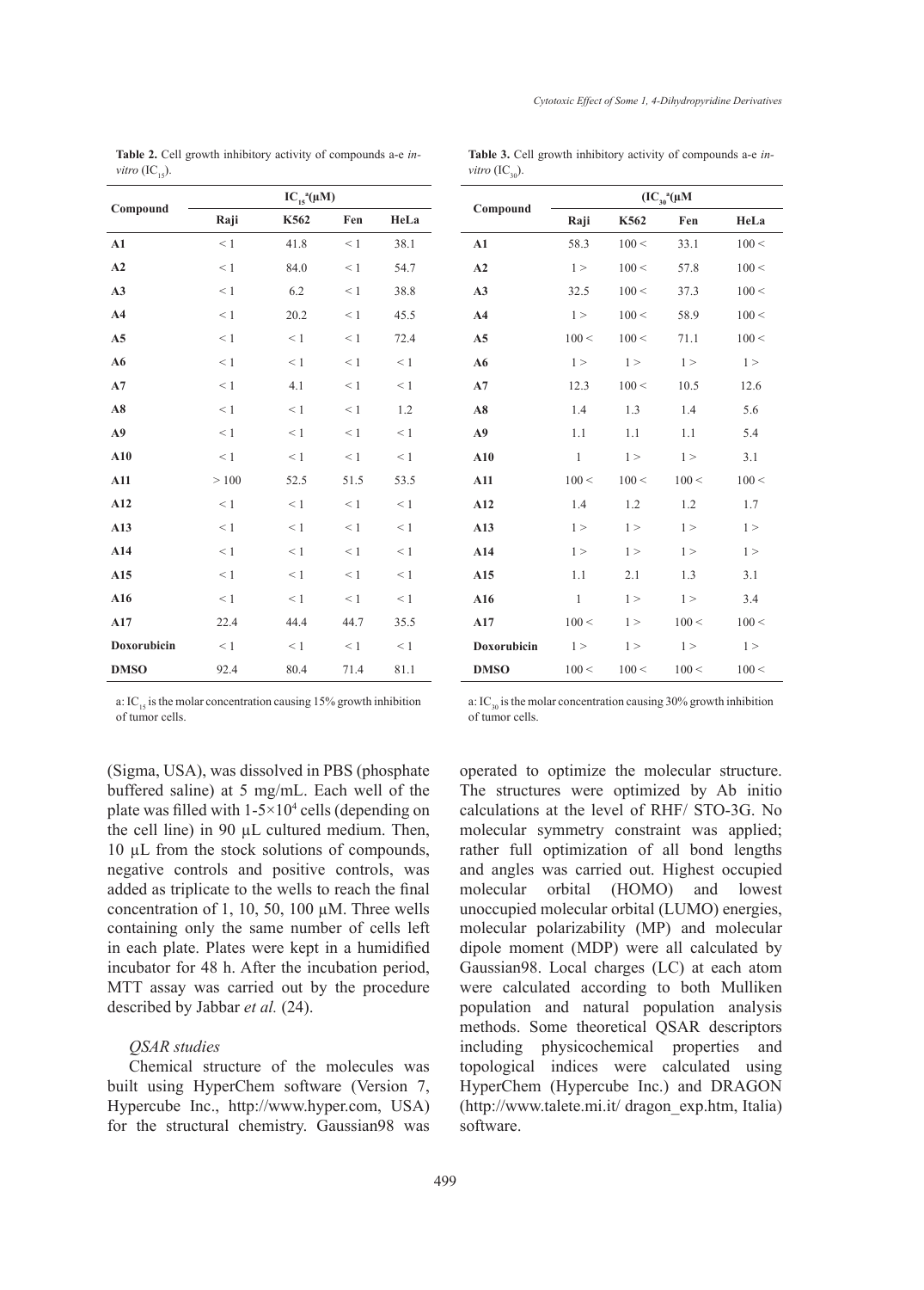|                | $IC_{50}^{\ a}(\mu M)$ |          |          |          |  |  |
|----------------|------------------------|----------|----------|----------|--|--|
| Compound       | Raji                   | K562     | Fen      | HeLa     |  |  |
| A1             | >100                   | >100     | >100     | >100     |  |  |
| A2             | >100                   | >100     | >100     | $>100$   |  |  |
| A3             | >100                   | >100     | >100     | >100     |  |  |
| A <sub>4</sub> | >100                   | >100     | >100     | >100     |  |  |
| A <sub>5</sub> | >100                   | >100     | >100     | >100     |  |  |
| A6             | 4.0                    | 2.8      | 4.1      | 5.4      |  |  |
| A7             | 69.3                   | >100     | 56.3     | 68.3     |  |  |
| A8             | 15.4                   | 14.1     | 15.1     | 30.9     |  |  |
| A <sub>9</sub> | 7.1                    | 3.0      | 6.8      | 29.4     |  |  |
| A10            | 8.1                    | 3.8      | 4.3      | 25.3     |  |  |
| A11            | $>100$                 | >100     | >100     | >100     |  |  |
| A12            | 14.1                   | 14.3     | 14.3     | 14.9     |  |  |
| A13            | $\leq 1$               | $\leq 1$ | $\leq 1$ | $\leq 1$ |  |  |
| A14            | 3.1                    | 2.5      | 2.4      | 2.8      |  |  |
| A15            | 8.4                    | 20.2     | 8.8      | 23.4     |  |  |
| A16            | 8.2                    | 3.3      | 7.2      | 28.5     |  |  |
| A17            | >100                   | >100     | >100     | >100     |  |  |
| Doxorubicin    | $\leq 1$               | $\leq 1$ | $\leq 1$ | $\leq 1$ |  |  |
| <b>DMSO</b>    | >100                   | >100     | >100     | >100     |  |  |

**Table 4.** Cell growth inhibitory activity of compounds a-e *invitro*  $(IC_{50})$ .

a: IC<sub>50</sub> is the molar concentration causing 50% growth inhibition of tumor cells.

The MLR analysis was employed to derive the QSAR models for different cytotoxic activities. In order to make better QSAR models,  $IC_{50}$  of compounds was transformed into the logarithmic scale (log  $IC_{50}$ ). MLR and correlation analyses were carried out by the statistics software SPSS 11.5 version. Before any MLR analysis, the correlation between the selected descriptors was examined (Table 3) and collinear descriptors  $(r > 0.90)$  were determined. Among these descriptors, the one which had higher correlation with the dependent variable was retained and the others were removed from the descriptor data matrix. The remaining descriptors were used to construct the MLR model, in accordance with the stepwise selection and elimination method. The better regression models were selected on the basis of the higher R, f-value (a statistic of assessing the overall significance) and the lower

SEE. Cross-validation procedure [leave-one-out  $(Q_{\text{LOO}}^2)$  was applied to measure the predictive capabilities of the models by using MATLAB 6.5 program (25).

### **Results and Discussion**

The data of cytotoxicity is shown in Tables 2, 3 and 4. IC<sub>15</sub>, IC<sub>30</sub> and IC<sub>50</sub> were calculated for each compound. The most cytotoxic effect was seen on Raji cell line while the lowest activity was observed in K562 and HeLa, since at least 7 compounds had  $IC_{30}$  and  $IC_{50}$  of higher than 100 µM.

However, synthesized compounds had moderate cytotoxicity. It was obvious that symmetric compounds are significantly less potent since all of them have  $IC_{50}$  greater than 100 μM. On the other hand, the asymmetric derivatives had good cytotoxicity. Among them, compound A13 showed the best activity since its IC<sub>50</sub> in all cell lines were lower than 1  $\mu$ M which was comparable with the reference drug (doxorubicin).

### *QSAR studies*

MLR analysis with the stepwise selection and elimination of variables was utilized to model the structure-activity relationships with diverse set of descriptors.

In the first step, it was tried to find an appropriate model for cytotoxic activity of all compounds in Raji. The obtained equation is as follows:

1og *IC*50 = 5.966 - 0.551 (±0.097) *nN* - 0.897  $(\pm 0.242)$  C - 040  $N = 17$ ,  $R_2 = 0.812$ ,  $Q_{LOO}^2 = 0.772$ ,  $F = 30.1$ ,  $SE = 0.311$ 

In this equation, the values in the parenthesis stand for the standard deviation of the coefficients. N,  $R^2$ , SE, and F are number of components, correlation coefficient, standard error of regression, and Fisher's F-ratio, respectively. Noticeably, this equation has a good statistical feature, which can explain and predict 82% of variances in the cytotoxic activity data.  $Q_{\text{LOO}}^2$  represents acceptable correlation coefficient, which is close to that of calibration.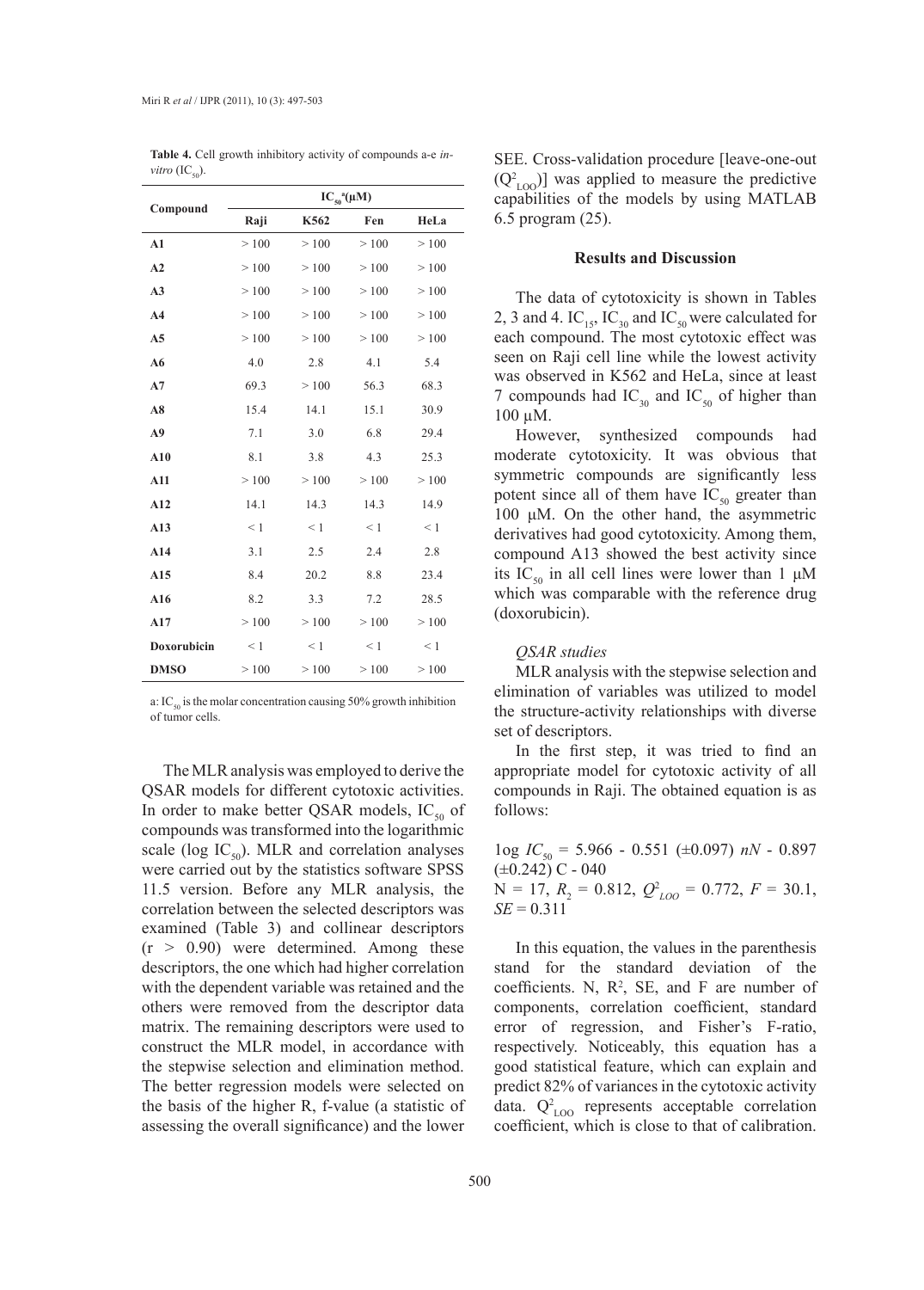This explains the satisfactory prediction ability and stability of the resulted model. This twoparametric equation, holding the number of nitrogen atoms (nN) and an atom center fragment parameters (C-040), implies the importance of constitutional parameters in their activity.

The next equation was obtained for cytotoxicity of K562 cell line:

1og *IC*50 = 6.002 - 0.571 (±0.142) *nN* - 0.878  $(\pm 0.353)$ *C* - 040  $N = 17$ ,  $R_2 = 0.680$ ,  $Q_{\text{Loo}}^2 = 0.600$ ,  $F = 14.88$ ,  $SE = 0.453$ 

It is obvious that cytotoxic activity K562 cell line has a great similarity with the activity in Raji cell line, though statistical quality of latter equation is much lower than the first equation. This might imply the similar mechanism of cytotoxicity in both cell lines.

The next equation was obtained for the cytotoxicity of Fen cell line:

1og *IC*50 = 4.147 - 0.689 (±0.117) *nN* - 0.367 (±0.140) *MLOGP*  $N = 17$ ,  $R_2 = 0.812$ ,  $Q_{\text{LOO}}^2 = 0.636$ ,  $F = 19.1$ ,  $SE = 0.383$ 

In this equation as well, the number of nitrogen is the most important factor while, dissimilar to the former equation, the second parameter is MLOGP which octanol-water partition coefficient. This may suggest that transversing of biological membranes is a key factor in cytotoxic activity in this cell lines, since it was proved that log P is a crucial factor in crossing the biological membrane (26).

Finally, an equation for HeLa cell line was obtained as described below:

1og *IC*50 = 7.23 - 1.641 (±0.290) *nCN* - 0.211 (±0.036) *SLC*DHP *+* 9.123 (±2.91) *nHAcc*  $N = 17$ ,  $R_2 = 0.856$ ,  $Q_{\text{LOO}}^2 = 0.644$ ,  $F = 25.8$ ,  $SE = 0.257$ 

This three-parametric equation containing the holding number of nitrile groups (nCN), sum of local charge on DHP ring  $(SLC_{\text{pup}})$  and the number of acceptor atoms for hydrogen bonding (nHAcc), shows that cytotoxic activity of DHP derivatives in this cell line probably is slightly different from other cell lines, while the presence of nitrogen (here in nitrile form) is a key factor.

Overall, it can be concluded that presence of nitrogen has a crucial importance in the cytotoxicity DHP derivatives in both total number of nitrogen and also groups containing nitrogen (*i.e.* nitrile group).

On the other hand, modeling the  $Ca^{+2}$  channel blocking activity of these compounds gives the following equation:

 $1_{0}$ g  $IC_{50} = 9.74 + 3.60 \ (\pm 0.60)$  *SLC*NI - 1.562  $(\pm 0.352)$ 

*H* - 046 - 1.459 (±0.569)*Mv*  $N = 15$ ,  $R_2 = 0.852$ ,  $Q_{\text{LOO}}^2 = 0.701$ ,  $F = 19.1$ ,  $SE = 0.49$ 

Where  $SLC_{\text{NI}}$  is the sum of local charge on nitroimidazole ring, H-046 is an atom-centered fragment (H attached to  $C0$  (sp3)) and Mv is the mean atomic van der Waals volume. This equation shows the importance of charges in C4 position while volume of molecules has negative effect on Ca+2 channel blocking activity.

#### **Conclusion**

DHPs are one of the major classes of  $Ca^{2+}$ channel blockers. Recently, their MDR reversing activity attracted many researchers. In this way, a large set of new derivatives of DHP were synthesized as MDR reversals, some of which have reached to the upper stage of studies.

In addition, some derivatives showed intrinsic cytotoxicity on cancer cell lines. As a remarkable example, dexniguldipine, a potent MDR reversal, exhibited strong cytotoxicity on various cell lines. On the other hand, it was shown that nitroimidazole and its derivatives possessed appropriate cytotoxic properties (27- 29). Therefore, it seems that DHP compounds including nitroimidazole moiety at C4 position may have strong cytotoxicity due to the simultaneous presence of DHP base structure and nitroimidazole substituent. In the present study, cytotoxic activity of some DHP derivatives was evaluated on four different cancer cell lines. Asymmetric derivatives showed good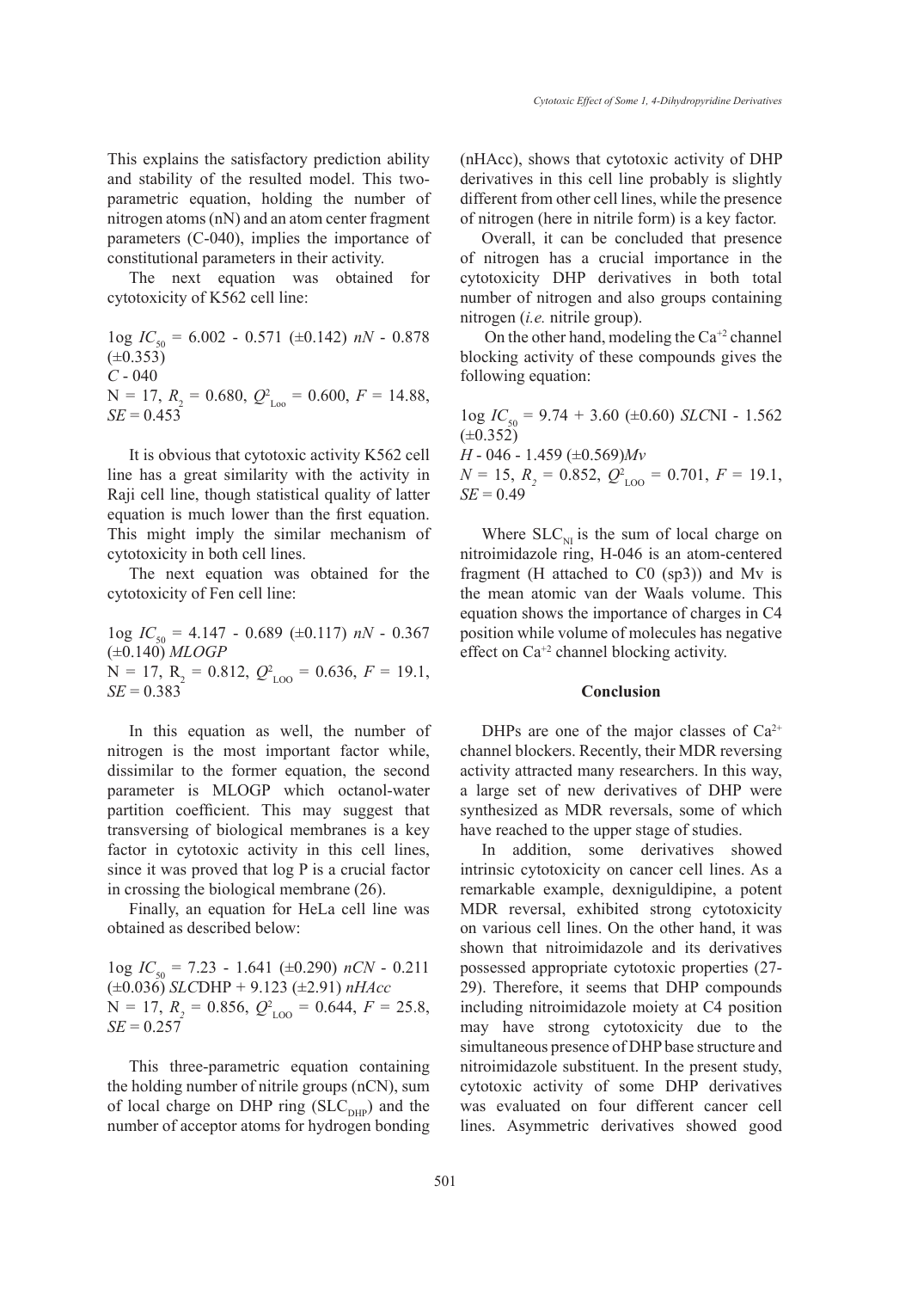cytotoxicity while symmetric ones were less potent.

In addition, QSAR studies revealed the significance of N atom and group containing it in cytotoxic activity. This is compatible with previous findings about MDR reversing activity of DHPs which demonstrated the good association of amine groups with MDR reversing effect. For example, Ford's findings showed that tertiary and cyclic amine groups are decisive for MDR reversing activity (30) and in recent years, in most synthesized DHP derivatives as MDR modulators, this rule has been applied (10, 31). This correlation between MDR reversing activity and cytotoxic effect might be the sign of possible similar mechanisms interfering in both phenomena.

On the other hand, QSAR model of  $Ca^{+2}$ channel blocking activity confirms that key factors in this activity are to some extent different from cytotoxic activity. For example, while local charges of DHP is an important feature in cytotoxic effect, the significant part for  $Ca^{+2}$  channel blocking activity is nitroimidazole moiety. Besides, the most significant factor in cytotoxic effect (number of nitrogen atoms) does not have any considerable role in Ca+2 channel blocking activity. Another remarkable point about  $Ca^{+2}$  channel blocking activity is that the existence of local charge of nitroimidazole moiety in QSAR model is in agreement with previous works which highlighted the importance of the substituent of C4 position (32).

### **Acknowledgments**

The financial support of the Research Council of Shiraz University of Medical Sciences is acknowledged. This project is a part of Pharm. D theses of SH Salimi and Z. Sabetghadam (Theses Number: 284 and 341).

#### **References**

- Coburn RA, Wierzba M, Suto MJ, Solo AJ, Triggle (1) AM and Triggle DJ. 1, 4-Dihydropyridine antagonist activities at the calcium channel: a quantitative structure-activity relationship approach. *J. Med. Chem*. (1988) 31: 2103-2107.
- (2) Shekarchi M, Binesh Marvasti M, Sharifzadeh M and Shafiee A. Anticonvulsant activities of 7-phenyl-5H-

thiazolo[5, 4-e][1, 2, 3, 4]tetrazolo[5, 1-c]pyrrolo[1, 2-a][1, 4]diazepine and 7-phenyl-5H-thiazolo[5, 4-e]  $[1, 3, 4]$ triazolo $[5, 1-c]$  pyrrolo $[1, 2-a][1, 4]$ diazepines. *Iranian J. Pharm. Res*. (2005) 4: 33-36.

- Miri R, Javidnia K, Sarkarzadeh H and (3) Hemmateenejad B. Synthesis, study of 3D structures, and pharmacological activities of lipophilic nitroimidazolyl-1, 4-dihydropyridines as calcium channel antagonist. *Bioorg. Med. Chem.* (2006) 14: 4842-4849.
- Velazquez C and Knaus EE. Synthesis and biological (4) evaluation of 1, 4-dihydropyridine calcium channel modulators having a diazen-1-ium-1, 2-diolate nitric oxide donor moiety for the potential treatment of congestive heart failure. *Bioorg. Med. Chem.* (2004) 12: 3831-3840.
- Bodor N. Redox drug delivery systems for targeting (5) drugs to the brain. *Ann. NY. Acad. Sci.* (1987) 507: 289-306.
- (6) Mortazavi SM. Advances in targeted drug delivery. *Iranian J. Pharm. Res*. (2007) 6 149-150.
- $(7)$  Kaymaz AA, Tan H, Altug T and Buyukdevrim AS. The effects of calcium channel blockers, verapamil, nifedipine and diltiazem, on metabolic control in diabetic rats. *Diabetes Res. Clin. Pract.* (1995) 28: 201-205.
- Miri R, Javidnia K, Kebriaie-Zadeh A, Niknahad H, (8) Shaygani N, Semnanian S and Shafiee A. Synthesis and evaluation of pharmacological activities of 3, 5-dialkyl 1, 4-dihydro-2, 6-dimethyl-4-nitroimidazole-3, 5-pyridine dicarboxylates. *Arch. Pharm. (Weinheim)* (2003) 336: 422-428.
- $(9)$  Kawase M and Motohashi N. New multidrug resistance reversal agents. *Curr. Drug Targets* (2003) 4: 31-43.
- (10) Mehdipour AR, Javidnia K, Hemmateenejad B, Amirghofran Z and Miri R. Dihydropyridine derivatives to overcome atypical multidrug resistance: design, synthesis, QSAR studies, and evaluation of their cytotoxic and pharmacological activities. *Chem. Biol. Drug Des.* (2007) 70: 337-346.
- $(11)$  Zhou XF, Yang X, Wang Q, Coburn RA and Morris ME. Effects of dihydropyridines and pyridines on multidrug resistance mediated by breast cancer resistance protein: *in-vitro* and *in-vivo* studies. *Drug Metab. Dispos.* (2005) 33: 1220-1228.
- $(12)$  Gietzen K, Abdallah F and Bai G. Inhibition of tumor cell growth by a novel dihydropyridine derivative. *Eur. J. Cancer* (1990) 26: 922-923.
- $(13)$  Hahn KA, Legendre AM and Schuller HM. Amputation and dexniguldipine as treatment for canine appendicular osteosarcoma. *J. Cancer Res. Clin. Oncol.* (1997) 123: 34-38.
- (14) Jorjani M, Rastegar H, Roshanzamir F, Varmazyari M, Abdollahi M and Zarghi A. Synthesis and biological evaluation of new 1, 4-dihydropyridines as antihypertensives agents in rats. *Iranian J. Pharm. Res*. (2003) 2: 43-46.
- (15) Morshed SR, Hashimoto K, Murotani Y, Kawase M, Shah A, Satoh K, Kikuchi H, Nishikawa H, Maki